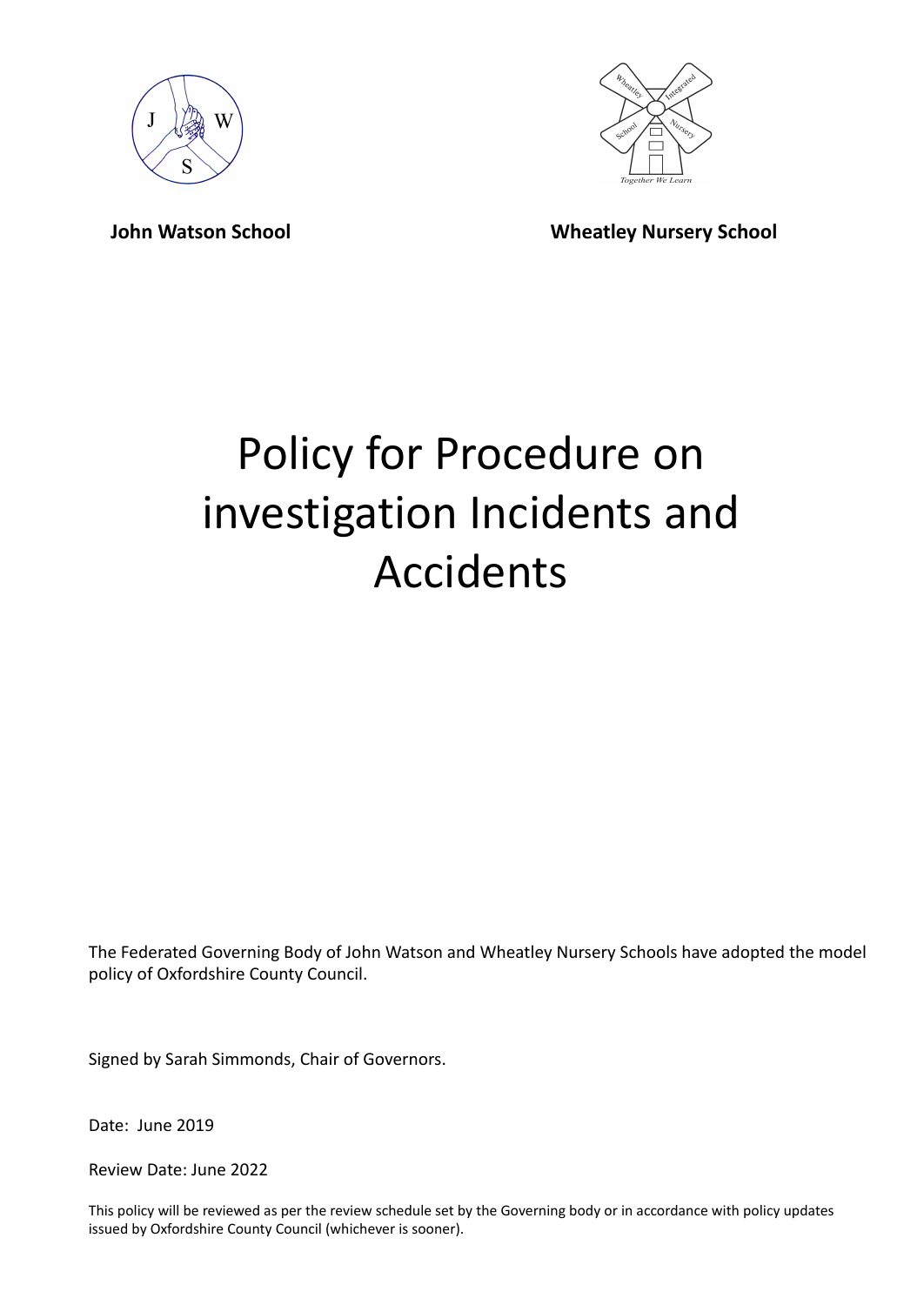## **Introduction**

The primary objective of investigating accidents is to prevent recurrence by improving procedures. This can only be done by examining all contributory causes – immediate and root causes. Other objectives are to comply with legal duties under health and safety legislation, and to provide information to the County Councils insurance in the event of a civil action.

### **Policy**

In the event of an accident the establishment will need to carry out an investigation, the extent of which will be determined by the exact circumstances. The investigation will be open and probing, but its main purpose will be to understand the causes and ensure there is no repetition of the accident, rather than to allocate blame. Outcomes of any investigation should include assumptions made and conclusions about the causes, identification of evidence that is inconsistent with the conclusion, and recommendations for avoiding recurrence.

The four steps in the investigation procedure are:

- The gathering of information
- The analysing of information
- Identification of risk control measures, and
- The action plan and its implementation

#### **Responsibilities**

In most circumstances, responsibility for accident investigation lies with the head/senior manager of the establishment. They may however delegate the function to a suitable employee depending on nature or severity of the accident.

#### **Which accidents need to be investigated?**

Ideally all accidents should be subject to investigation as many civil claims arise years after the accident when many staff may have left and reliable evidence is nearly impossible to obtain.

#### **How to investigate an accident**

It is important to remain objective and open-minded about the cause of any accident. If the investigator feels their objectivity or independence is compromised another investigator needs to be appointed. The investigation needs to take place as soon as possible after the accident. If delay is unavoidable the accident site should be left undisturbed until the investigator is ready. Most accidents can be investigated by a very simple protocol but occasionally the nature and severity of the accident may require a more complex investigation.

#### **Accident Investigation Guidelines and Investigation Form**

The following are guidelines only and not everything may be applicable for any given accident. The more serious the accident, the greater the depth of investigation is likely to be. The main purpose of the investigation is to find all that can be learned to enable similar accidents/near misses to be prevented in the future. The information gathered from the investigation will be used to improve the management of health and safety within the school.

- 1. Obtain General Information
	- Has anything been altered since the accident/near miss?
	- Names of injured/ill employees/witnesses/people first on the scene.
	- Extent of injury/damage/disruption
	- The condition of any equipment
	- Any chemicals/substances in use or present
	- The task that was being undertaken at the time of the accident/near miss
	- The time, place and layout of area
	- The environmental conditions (lighting, ventilation, slippery, obstructions, weather conditions if outside)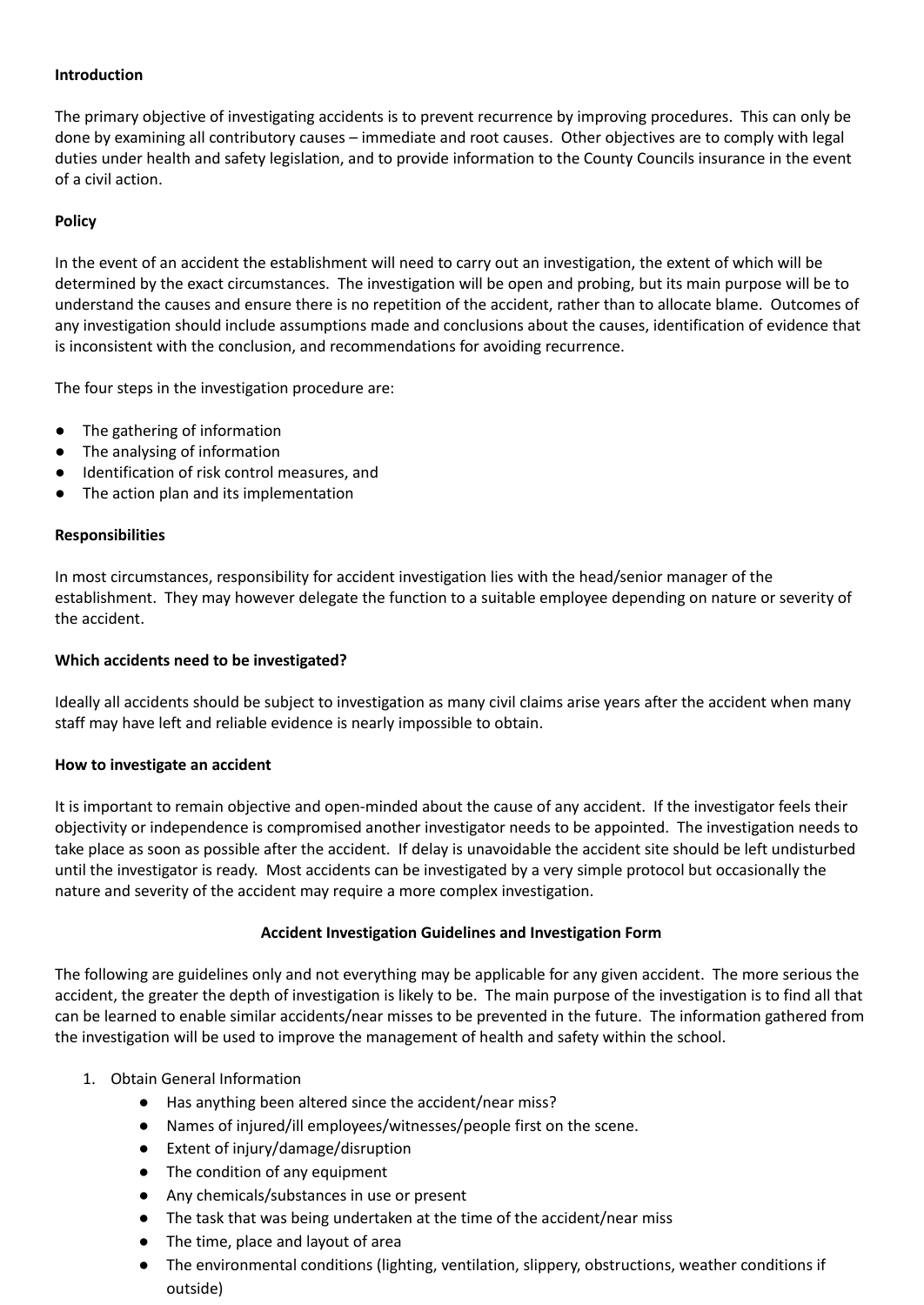- Record conditions (take photographs)
- 2. Obtain Witness Statements
	- Name, contact details and occupation of witnesses
	- What did they observe and what did they do?
- 3. Establish Circumstances
	- What was being done at the time and what happened?
	- What were the events leading up to the accident?
	- What was the accepted method for carrying out the task? Was it being followed? Was it adequate?
	- Was the individual competent to carry out the task (qualifications/experience)?
	- What instruction and training was given (records available)?
	- Were they aware of the risk assessment for the task? (how they could be harmed and the measures they should take to prevent harm)
	- Had the individuals been told to carry out the task, or were they acting on their own initiative?
	- Has something similar happened previously?
- 4. Immediate Response to Accident/Near Miss
	- Was prompt and appropriate action taken (fire fighting, first aid, area made safe, access restricted, electricity isolated, warning notices displayed, and referral to Occupational Health)?
- 5. Identify Preventative Measures
	- Was there an up to date risk assessment carried out for the task?
	- Review the risk assessment for the task
	- What safety precautions were in place and what safety precautions should have been in place?
	- Was instruction and training appropriate to the task?
- 6. Identify Underlying Causes
	- Was supervision and training adequate?
	- Was equipment suitable for the task?
	- Was equipment maintained and tested adequately?
	- What pressures/constraints, if any, were being applied?
	- Was communication adequate between relevant parties?
- 7. Actions to Prevent a Recurrence
	- Could the outcome have been more serious?
	- What needs to be done to prevent similar accidents/near misses?
	- Were the safety precautions adequate, but not implemented why not?
	- Actions to prevent recurrence include:
		- a. Better guarding or barriers
		- b. Better test and maintenance schedules
		- c. Revised work method
		- d. Provision and use of personal protective equipment
		- e. Improved supervision, training, inspection, instruction and information
		- f. Better communication
		- g. Review similar activities elsewhere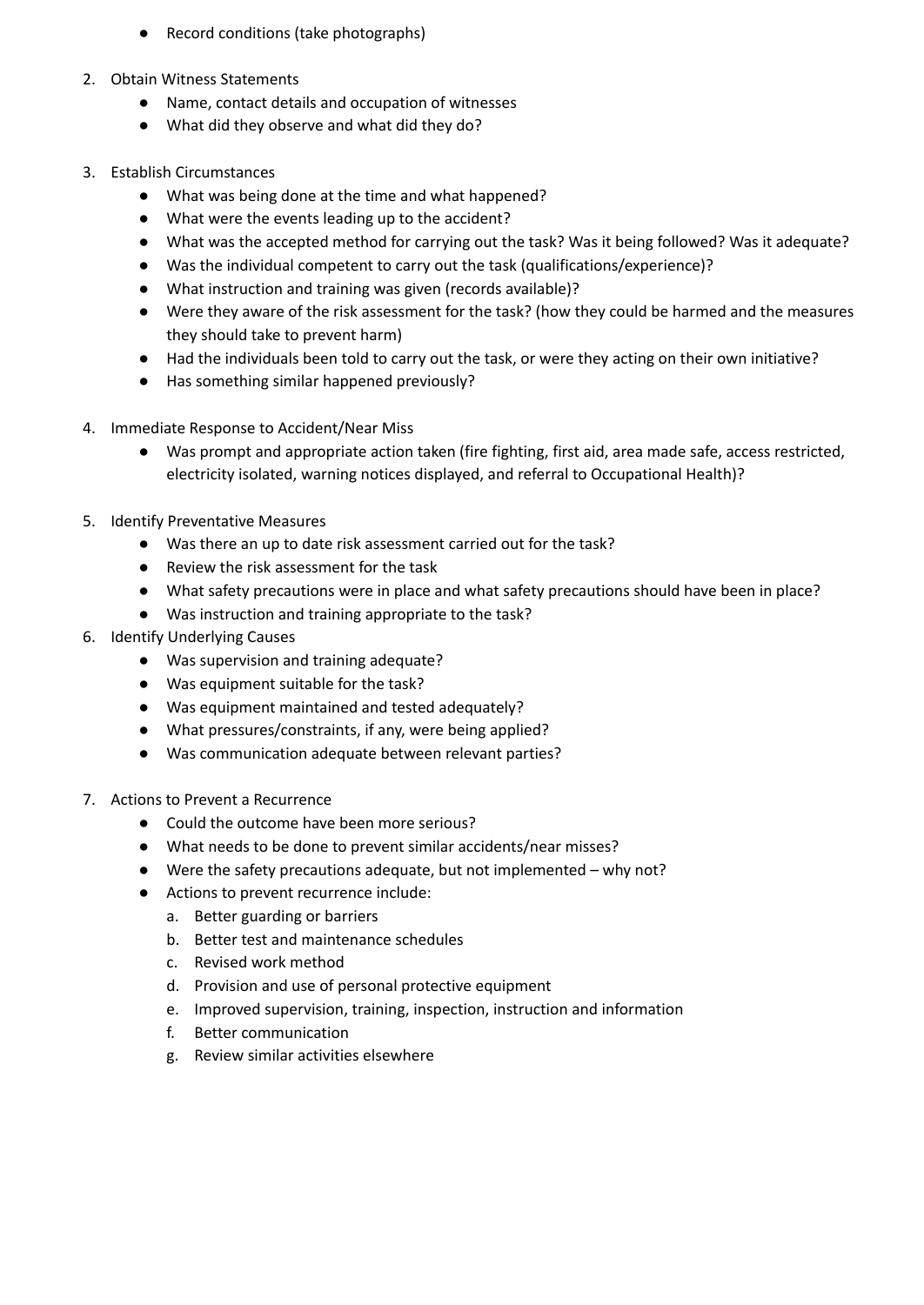# **Common Causes of Accidents**

|                    | <b>Immediate Causes</b>                                                                                                                                                                  | <b>Underlying Causes</b>                                                                                                                                                                                                                                |
|--------------------|------------------------------------------------------------------------------------------------------------------------------------------------------------------------------------------|---------------------------------------------------------------------------------------------------------------------------------------------------------------------------------------------------------------------------------------------------------|
| Premises           | Access/egress, housekeeping,<br>layout, floor conditions,<br>obstructions, lighting                                                                                                      | Design, suitability of workplace,<br>repair/maintenance, cleaning                                                                                                                                                                                       |
| Plant & Substances | Condition of tools, hazardous<br>substances, ventilation                                                                                                                                 | Design, selection,<br>commissioning, maintenance,<br>personal protective equipment,<br>storage and use of hazardous<br>substances, risk assessment,<br><b>COSHH</b> assessment                                                                          |
| Procedures         | Safe systems of work,<br>instructions issued - clarity and<br>adequacy, supervision, safe<br>movement of material or<br>substances, personal protective<br>equipment - selection and use | Planning, risk assessment,<br>preparation of safe system of<br>work, information and<br>instructions – preparation and<br>communication, emergency<br>procedures, supervision,<br>contractors - competence and<br>selection, monitoring<br>arrangements |
| People             | Competence, training, health,<br>under influence of<br>alcohol/drugs-<br>prescribed/non-prescribed                                                                                       | Section/placement, induction or<br>refresher training, cover for<br>absence, safety culture                                                                                                                                                             |

٦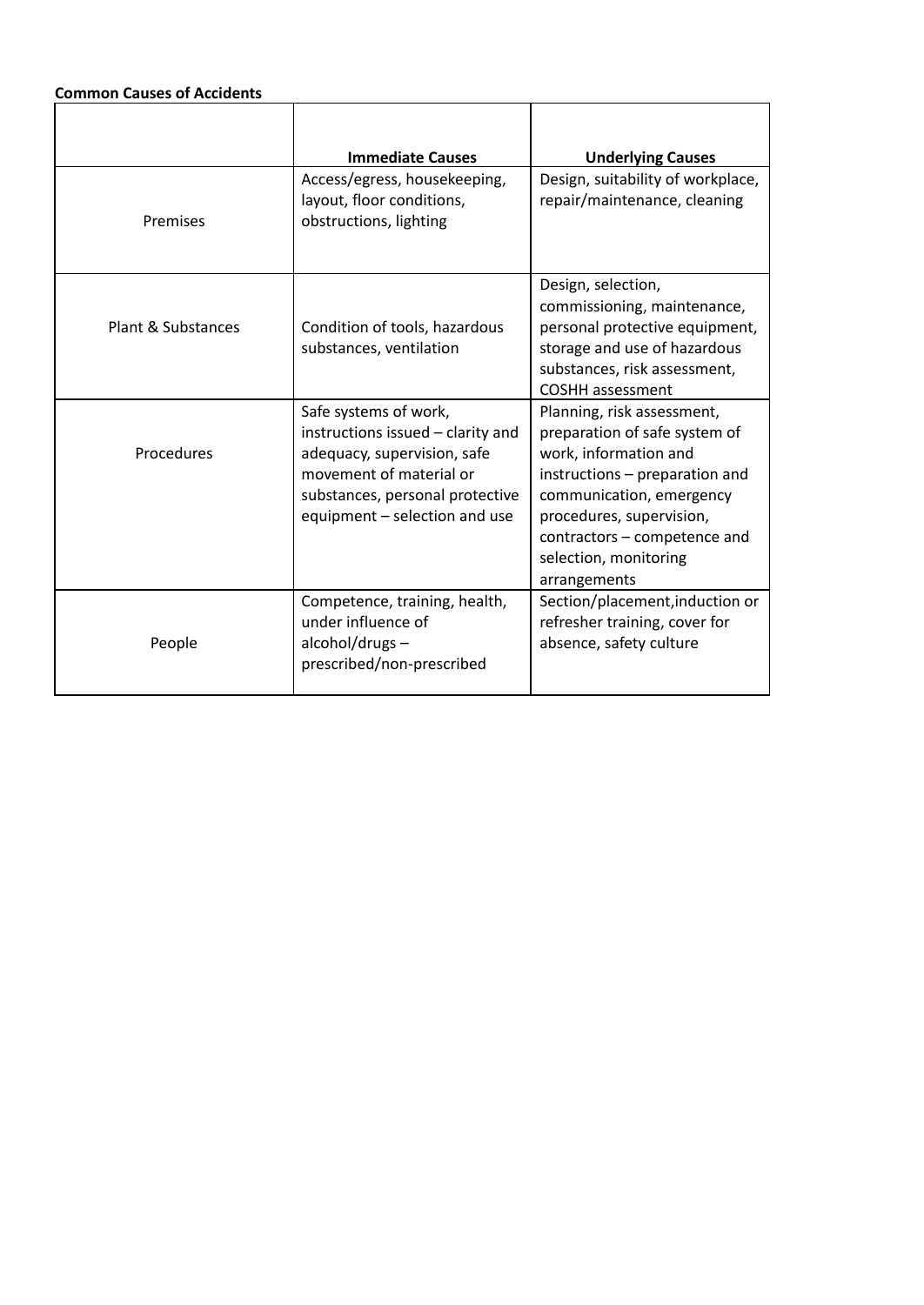#### **Accident Investigation Procedure**

Accidents need to be investigated and reported promptly, so that facts can be established before memories fade. Dealing with accidents should be given a high priority. Accident reports should be completed and returned within 24 hours.

The following matrix indicates at what level and by whom accidents need to be investigated.

| HT/SBM/GB/LA |
|--------------|
|              |
|              |
|              |
|              |
|              |
|              |
|              |
|              |
|              |
|              |
|              |
|              |
|              |
|              |

#### **Definitions**:

**Level 1 – Minor injuries or near miss** – these include minor cuts, abrasions, bruises, strains, dust in eye, etc. The individual will normally be able to return to work immediately following minor first aid.

**Level 2 – Serious injuries, lost time accidents** – any accident that results in an individual being off work for a day or more. Certain injuries (e.g. eye injuries) may also be regarded as serious enough to be classified as level 2 even if time is not lost. Serious near misses are those that have the potential for serious injury but are not listed in the Reporting of Injuries. Diseases and Dangerous Occurrences Regulations (RIDDOR).

**Level 3 – RIDDOR reportable accidents** – as listed at [www.RIDDOR.gov.uk](http://www.riddor.gov.uk) .

**Level 4** – Multiple serious injuries or fatalities – multiple to denote more than one serious/major injury occurring at the same time due to one accident. Additionally, any accident that results in the school being prosecuted under Health and Safety legislation.

Accident Investigation Forms are available electronically, or in paper form by request.